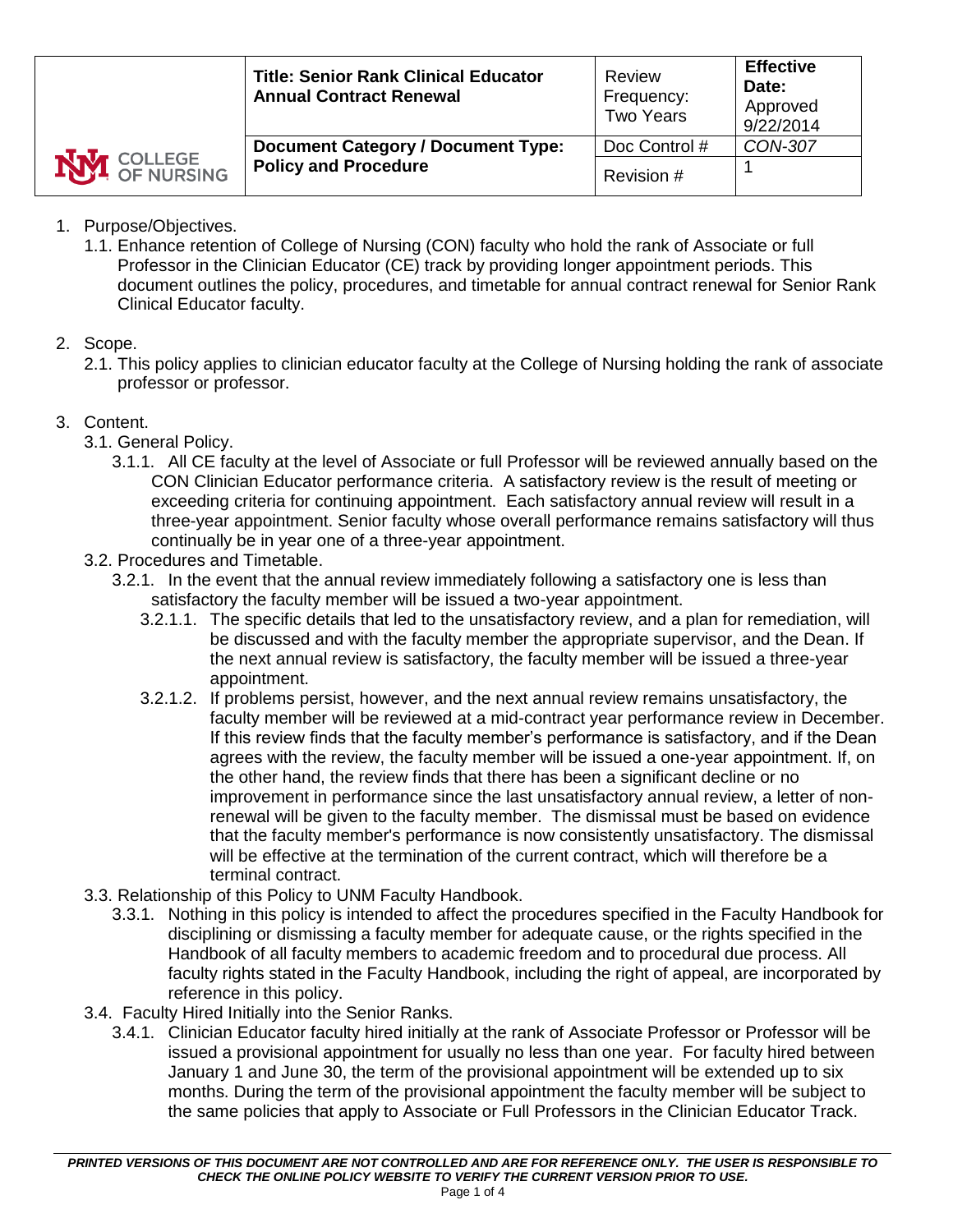4. Responsibilities.

| <b>RESPONSIBILITIES</b>                  |                                                                                                                                                                                                                                                                                                          |  |
|------------------------------------------|----------------------------------------------------------------------------------------------------------------------------------------------------------------------------------------------------------------------------------------------------------------------------------------------------------|--|
| <b>Position/Title/Group</b>              | <b>Requirements/Expectations/Duties</b>                                                                                                                                                                                                                                                                  |  |
| <b>CON Clinician</b>                     | Responsible to understanding and adhering to this policy.                                                                                                                                                                                                                                                |  |
| <b>Educator Faculty</b>                  |                                                                                                                                                                                                                                                                                                          |  |
| <b>CON Faculty</b><br><b>Supervisors</b> | Responsible for assuring adherence to this policy and for completing<br>annual reviews of direct reports. Supervisors will develop plans for<br>remediation of faculty not meeting performance goals in conjunction with<br>the dean.                                                                    |  |
| Dean                                     | Responsible for assuring adherence to this policy and for reviewing and<br>approving any remediation plans associated with faculty not meeting<br>performance goals based on annual reviews. The Dean will work with<br>Human Resources to update faculty contracts in accordance with this<br>document. |  |

- 5. Records Applicability/Retention
	- 5.1. "Documentation related to this policy will be maintained in accordance with UNM Administrative Policies and Procedures, UAPPM Policy 6020, and applicable requirements of the New Mexico Public Records Act, N.M.S.A § 14-3-1 et. seq."
- 6. External Reference(s).
	- 6.1. None
- 7. Internal Reference(s).
	- 7.1. UNM Faculty Handbook,<https://handbook.unm.edu/>
	- 7.2. CON-304 Appointment and Promotion for Clinical Educator Professorial Ranks: [https://app.box.com/file/277729971238.](https://app.box.com/file/277729971238)
	- 7.3. UNM Administrative Policies and Procedures, [UAPPM](../HSC%20POLICY%20PROJECT-Linda/“Documentation%20related%20to%20this%20policy%20will%20be%20maintained%20in%20accordance%20with%20UNM%20Administrative%20Policies%20and%20Procedures,%20UAPPM%20Policy%206020,%20and%20applicable%20requirements%20of%20the%20New%20Mexico%20Public%20Records%20Act,%20N.M.S.A%20§%2014-3-1%20et.%20seq.”) Policy 6020 [https://policy.unm.edu/university](https://policy.unm.edu/university-policies/6000/6020.html)[policies/6000/6020.html](https://policy.unm.edu/university-policies/6000/6020.html)
- 8. Definitions.
	- 8.1. Senior Clinician Educator Faculty: Those faculty members with the rank of Associate Professor or Full Professor in the Clinician Educator Track.
- 9. Key Words.

9.1.

- 10. Attachments.
	- 10.1. Criteria For Clinical Educator Promotion Review
- 11. Approval Authority.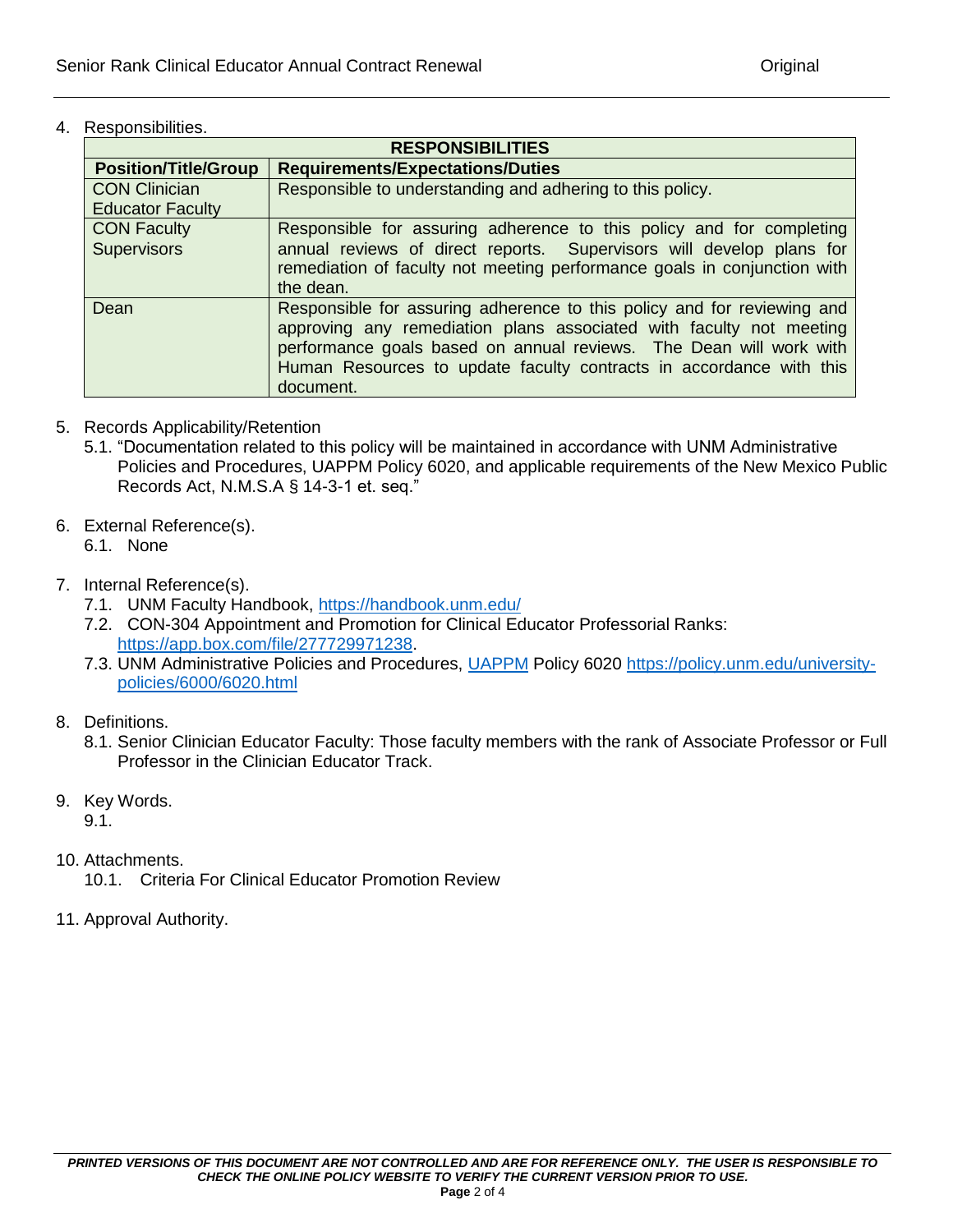| <b>Item</b>                         | Contact                                           | Date          | Approval      |
|-------------------------------------|---------------------------------------------------|---------------|---------------|
| Owner                               | CON Faculty: Approved by CON Faculty on 9/22/2014 |               |               |
| Consultant(s)                       | CON Senior Faculty                                |               | $2 - 17 - 14$ |
| Committee(s)                        | CON Faculty Affairs                               |               | $9 - 8 - 14$  |
| Legal (if applicable)               | Emma Rodriguez, JD and Leslie Morrison, MD        |               | $6 - 3 - 14$  |
| <b>Official Approver</b>            | Nancy Ridenour, Dean, College of Nursing          |               | $9 - 8 - 14$  |
| <b>Official Signature</b>           | Date: 8 0<br>denour                               |               |               |
| 2 <sup>nd</sup> Approver (Optional) | President pro tempore of CON Faculty              |               |               |
| Signature                           |                                                   | Date:         |               |
| <b>Effective Date</b>               |                                                   | [Day/Mo/Year] |               |
| <b>Origination Date</b>             |                                                   | [Month/Year]  |               |
| <b>Issue Date</b>                   |                                                   |               |               |

# **DOCUMENT APPROVAL & TRACKING**

## 12. Document History.

| <b>HISTORY LOG</b>                                                                                                                                                                                                               |                           |                                                                                                         |                                                                                                                                           |                                                          |
|----------------------------------------------------------------------------------------------------------------------------------------------------------------------------------------------------------------------------------|---------------------------|---------------------------------------------------------------------------------------------------------|-------------------------------------------------------------------------------------------------------------------------------------------|----------------------------------------------------------|
| <b>Date and Date</b><br>Type:<br>(Specify:<br>Origination,<br><b>Effective or</b><br><b>Retired Date)</b><br>In addition: Add<br><b>Review Date when</b><br><b>Effective Date does</b><br>not change due to<br>no major updates. | New/<br><b>Revision #</b> | Title of<br>Document:                                                                                   | <b>Description of Change(s):</b>                                                                                                          | <b>Approved</b><br><b>By: Print</b><br><b>Name/Title</b> |
| 9/22/2014                                                                                                                                                                                                                        | 1                         | <b>Senior Rank</b><br><b>Clinical</b><br><b>Educator</b><br>Annual<br><b>Contract</b><br><b>Renewal</b> | <b>New Document</b>                                                                                                                       | Dean, Nancy<br><b>Ridenour</b>                           |
| 3/24/2020                                                                                                                                                                                                                        | $\overline{2}$            | <b>Senior Rank</b><br><b>Clinical</b><br><b>Educator</b><br><b>Annual</b><br><b>Contract</b><br>Renewal | <b>Transferred original</b><br>content for CON Policy<br>#3.2.4 to revised HSC<br>policy template and<br>numbering system to<br>#CON-307. |                                                          |